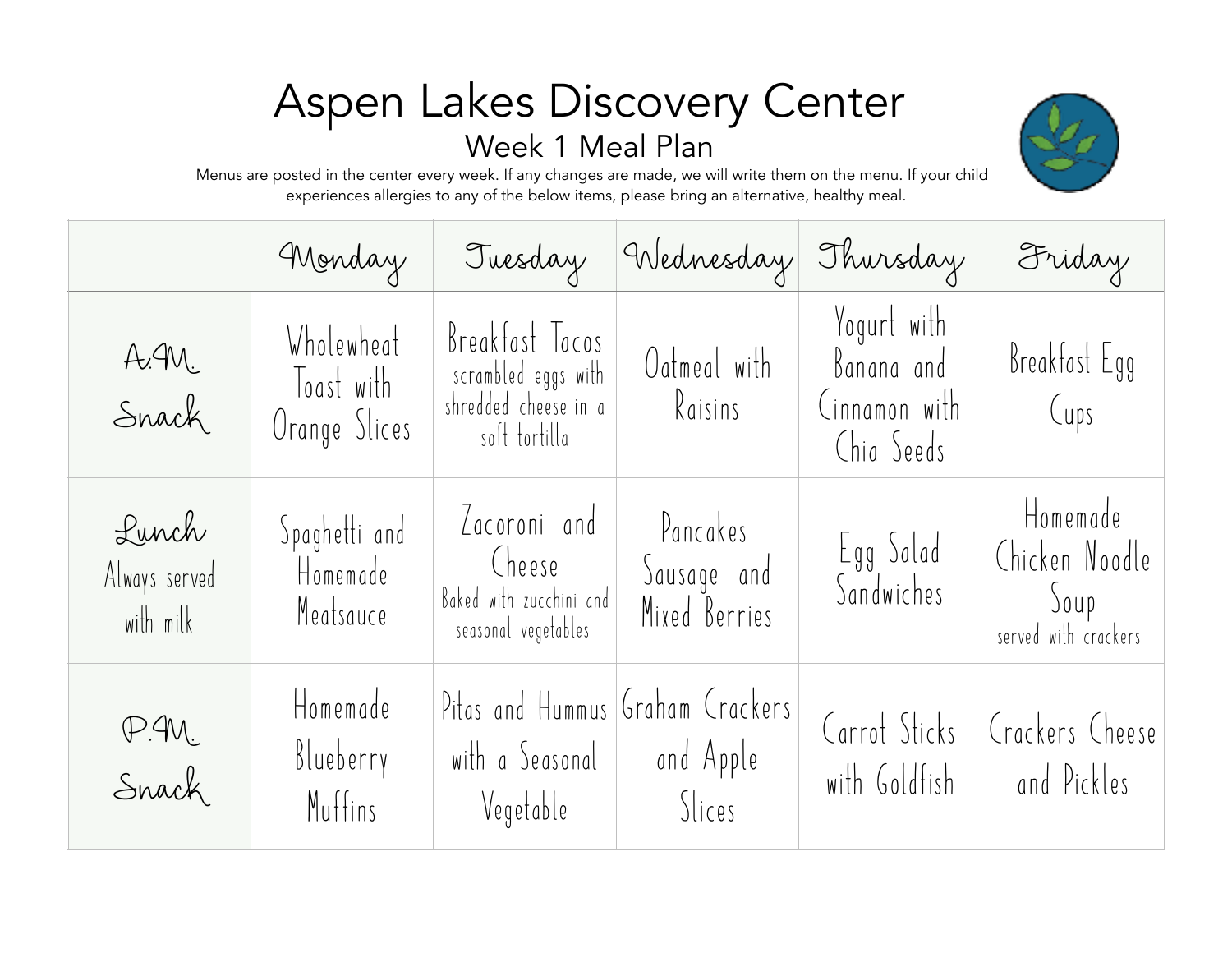## Aspen Lakes Discovery Center Week 2 Meal Plan

|                                     | Monday                                     | Tuesday                                                       | Wednesday Thursday                                      |                                                  | Friday                                                                |
|-------------------------------------|--------------------------------------------|---------------------------------------------------------------|---------------------------------------------------------|--------------------------------------------------|-----------------------------------------------------------------------|
| A.4M<br>Snach                       | Bagels and<br>Avocados                     | Tea Biscuits with<br>Butter or Jam                            | French Toast                                            | Devilled Eggs<br>Served with Bagels              | Fruit Smoothies<br>and Graham<br>Crackers                             |
| Lunch<br>Always served<br>with milk | Chili<br>Served with buns<br>and butter    | Homemade<br>Vegetable Soup<br>Served with<br>wholewheat bread | Homemade<br>Veggie Pizza                                | Tuna Salad<br>Sandwiches                         | Lasagna                                                               |
| P.M.<br>Snack                       | Arrowroot<br>Cookies with<br>Banana Slices | Homemade<br>Carrot Muffins                                    | Ants on a Log<br>Celery with cheese<br>whiz and raisins | Chocolate Chip<br>Cookies with<br>Seasonal Fruit | Party Mix<br>Cheese nips pretzels<br>cheerios raisins with<br>carrots |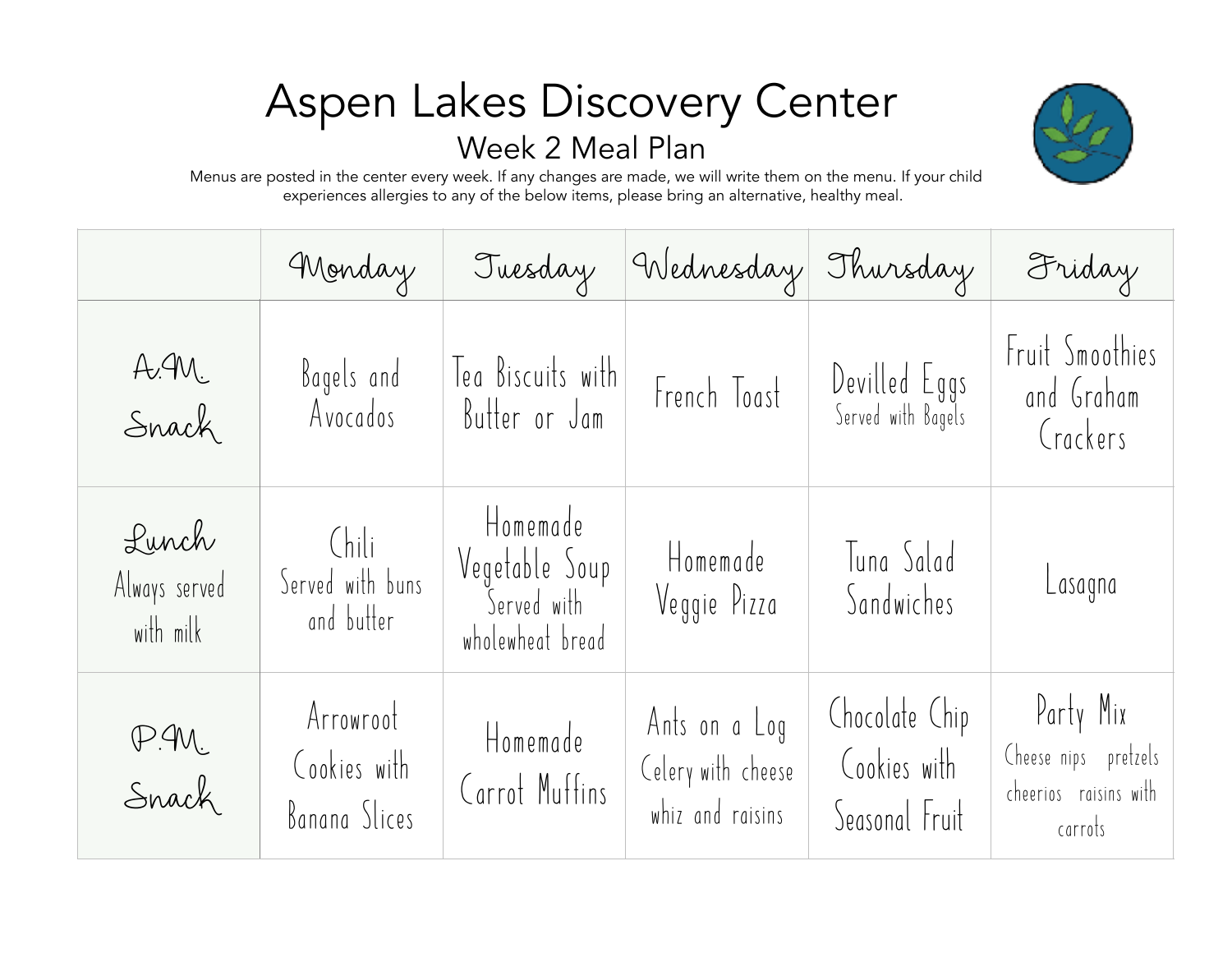## Aspen Lakes Discovery Center Week 3 Meal Plan



|                                     | Monday                                                                          | Tuesday                                        | Wednesday Thursday                        |                                               | Friday                                       |
|-------------------------------------|---------------------------------------------------------------------------------|------------------------------------------------|-------------------------------------------|-----------------------------------------------|----------------------------------------------|
| A.4M<br>Snach                       | Breakfast Tacos<br>scrambled eggs with<br>shredded cheese in a<br>soft tortilla | Yogurt with<br>Mixed Berries<br>and Chia Seeds | Wholewheat<br>Toast with<br>Orange Slices | Breakfast Egg<br>(ups                         | Oatmeal with<br>Raisins                      |
| Lunch<br>Always served<br>with milk | Homemade Beef<br>Barley Soup                                                    | Chicken with<br>Quinoa and<br>Vegetables       | Grilled Cheese<br>with Tomato<br>Soup     | Chicken Curry<br>with Pasta and<br>Vegetables | Fish and Chips<br>with Steamed<br>Vegetables |
| P.M.<br>Snach                       | Graham Crackers<br>and Apple<br>Slices                                          | Hummus and Pitas<br>with Snowpeas              | Homemade<br>Puffed Wheat<br>Squares       | Cheese with<br>Crackers and<br>Pickles        | Carrots and<br>Pretzels                      |